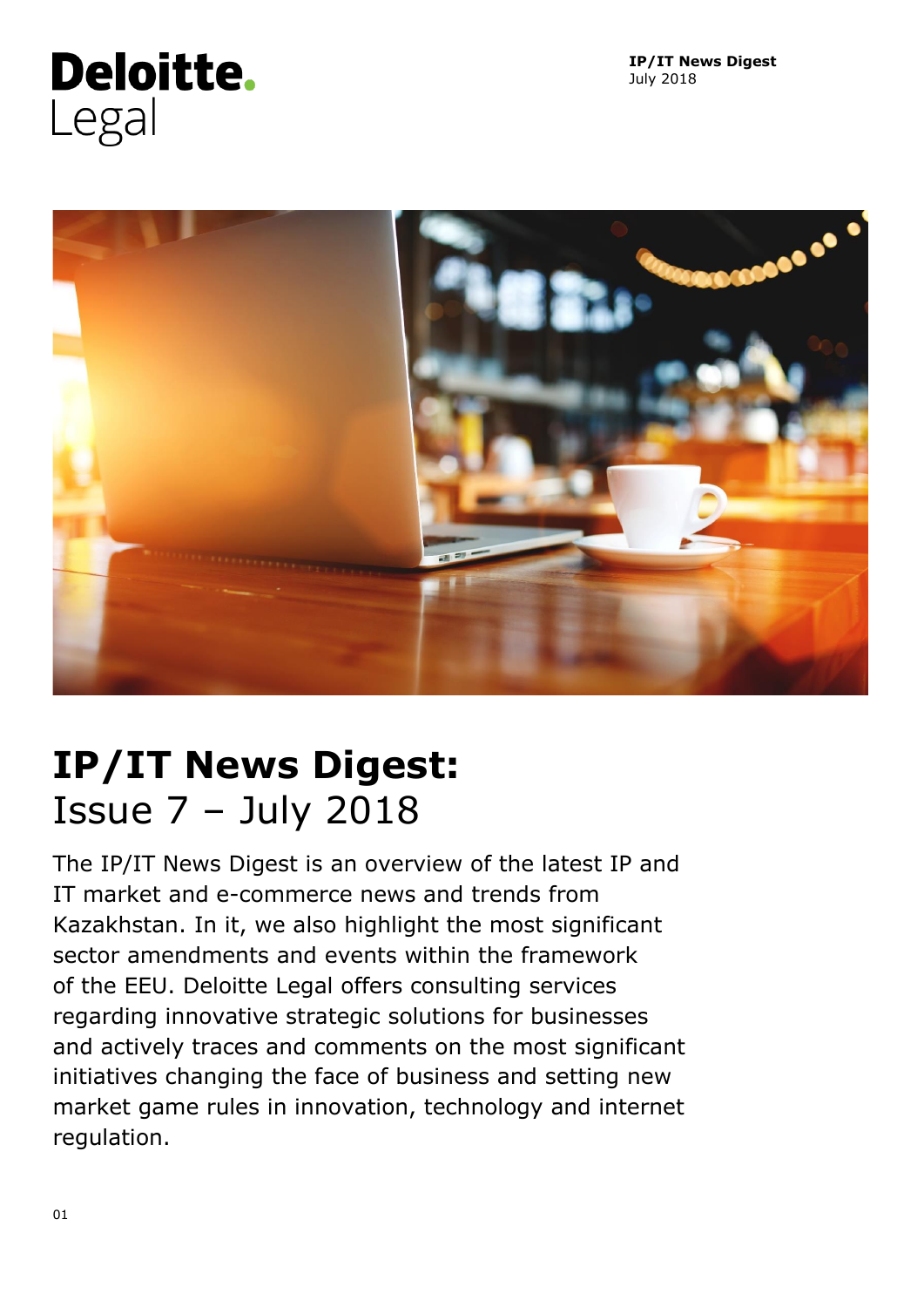#### **Intellectual property**

On 3 July 2018, the Law "On Amendments and Additions to Certain Legislative Acts of the Republic of Kazakhstan on Improving Legislation in the Sphere of Intellectual Property" was enacted. Essential change was implemented in order to simplify the procedure; a single-level registration of intellectual property objects was introduced. Now, registration powers are transferred to the National Intellectual Property Institution, and registration of rights through the Justice authorities is no longer required, as it was before.

#### **Electronic digital contract accounting system**

Based on the Unified Electronic Labor Exchange, a system has been created for maintaining an employee's profile and recording employment contracts via e-HR. Electronic employment contracts will allow to completely refuse from paper employment books (which are still used in practice), to receive information on formal employment of citizens. It will be possible to maintain the profile of an employee and confirm his/her competence in an online mode. In 2018, this system is being launched in pilot mode in one region, and from next year, it will be implemented throughout the country. According to the Action Plan for the implementation of the State Program "Digital Kazakhstan"<sup>1</sup> , the deadline for the implementation of this initiative is December 2021.

#### **Electronic health passport**

The Electronic Health Passport (hereinafter, "EHP") will be introduced in Kazakhstan by 1 January 2019.

The EHP is a continuous medical record, generated in an electronic format, with the purpose of collecting, storing and exchanging information on patients including the following information<sup>2</sup>:

- Patient identifier;
- Identifiers of medical organizations and medical workers;
- Basic indicators of life;
- History of diseases and disorders;
- A list of current health problems;

• A list of currently accepted medicines.

All of the aforementioned data in the EHP are entered by doctors, who will be responsible for the content of the information reflected in the EHP.

#### **Access to public services through Telegram**

A number of public services of the egov.kz portal via the Telegram-bot have been introduced. Now, users can get the following public services<sup>3</sup> by linking their phone number to the profile of the "electronic government" portal egov.kz through the Telegram-bot @EgovKzBot:

- An address certificate;
- A certificate of participation of a physical entity in other legal entities;
- A certificate on non-conviction;
- A certificate on availability or absence of real estate;
- A certificate on registered rights (encumbrances) on real estate;
- Request information on the amount of the basic pension benefit;
- Check social status.

#### **Information security and international cooperation**

In May 2018, Kazakhstan ratified the Agreement on Cooperation of the CIS Member States (hereinafter referred to as the "Agreement") in the field of ensuring information security.

The purpose of the Agreement is to organize interaction and cooperation in the following main areas:

- Convergence of normative legal acts of the participating states, regulating relations in the sphere of ensuring information security;
- Creation of secure information systems for various applications;
- Organization of cross-border information transfers;
- Ensuring the protection of information of limited access to information technology in the interaction of

ł 1 In accordance with Government Resolution № 827 "*On Approval of the State Program 'Digital Kazakhstan*'" dated 12 December 2017

<sup>02</sup> 2 In accordance with the Standard Requirements for the Electronic Health Passport approved by Order of the Minister of Healthcare of the RK № 75 "*On Approval of Technical Documentation on Electronic Healthcare*" dated 10 February 2014

<sup>&</sup>lt;sup>3</sup> In accordance with the Order of the Minister for Investment and Development of the RK No. 58 "*On Approval of the Rules for Registration and Connection of the Subscriber Number of the Subscriber Provided by the Cellular Operator to the e-Government Web Portal Account for receiving public and other services in electronic form through the subscriber's devices of a mobile network*" dated 25 January 2016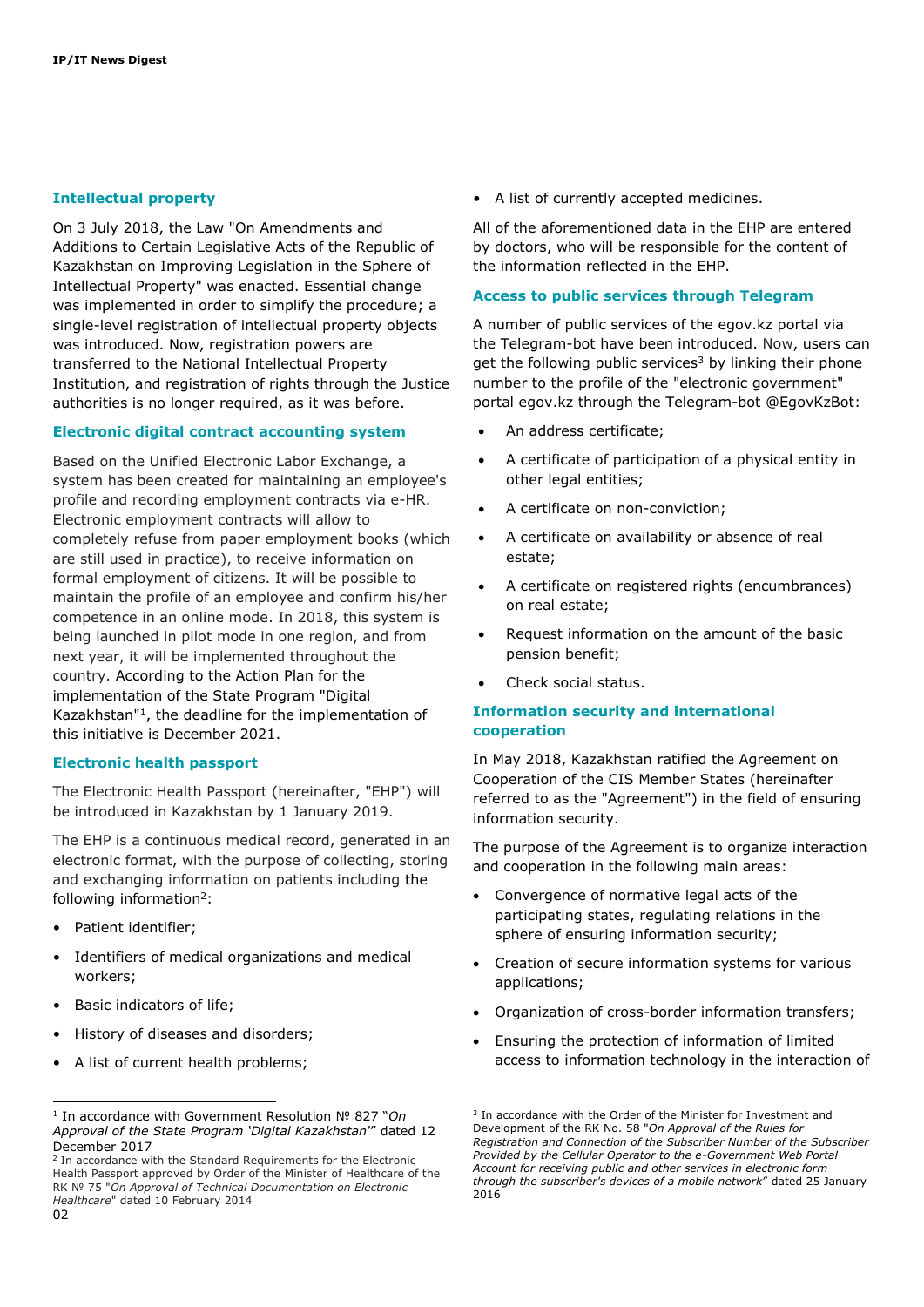information systems of different security classes.

- The IP/IT News Digest is an overview of the latest IP and IT market and e-commerce news and trends in Kazakhstan. Deloitte does not assume any responsibility for the use of the information contained in the IP/IT News Digest.
- Information contained in the IP/IT News Digest comprises comments and conclusions based exclusively on information obtained from open sources.
- Even though the IP/IT News Digest discusses issues of a legal nature, it in no way represents a legal opinion on those issues.
- The purpose of the IP/IT News Digest is to present general thematic information. Deloitte does not make managerial decisions for anyone having read the IP/IT News Digest, and neither does it assume any responsibility for decisions taken based on information contained in it. The nature of our conclusion is purely informative. Anyone having read the IP/IT News Digest is liable for decisions taken to introduce or refuse to introduce any recommendations and advice, if contained in the IP/IT News Digest

#### **How Deloitte can help**

Deloitte Legal provides unique legal consulting services on various IT and IP related matters including, but not limited to:

Services on the protection of IP rights and structuring of contracts on the transfer of non-material assets and technology;

Legal structuring of projects in the sphere of electronic commerce and legal support of investments toward technological projects;

We provide services to technological projects and can offer legal consulting services on the implementation of new technology in electronic commerce, electronic document management and other matters tailored to your business.